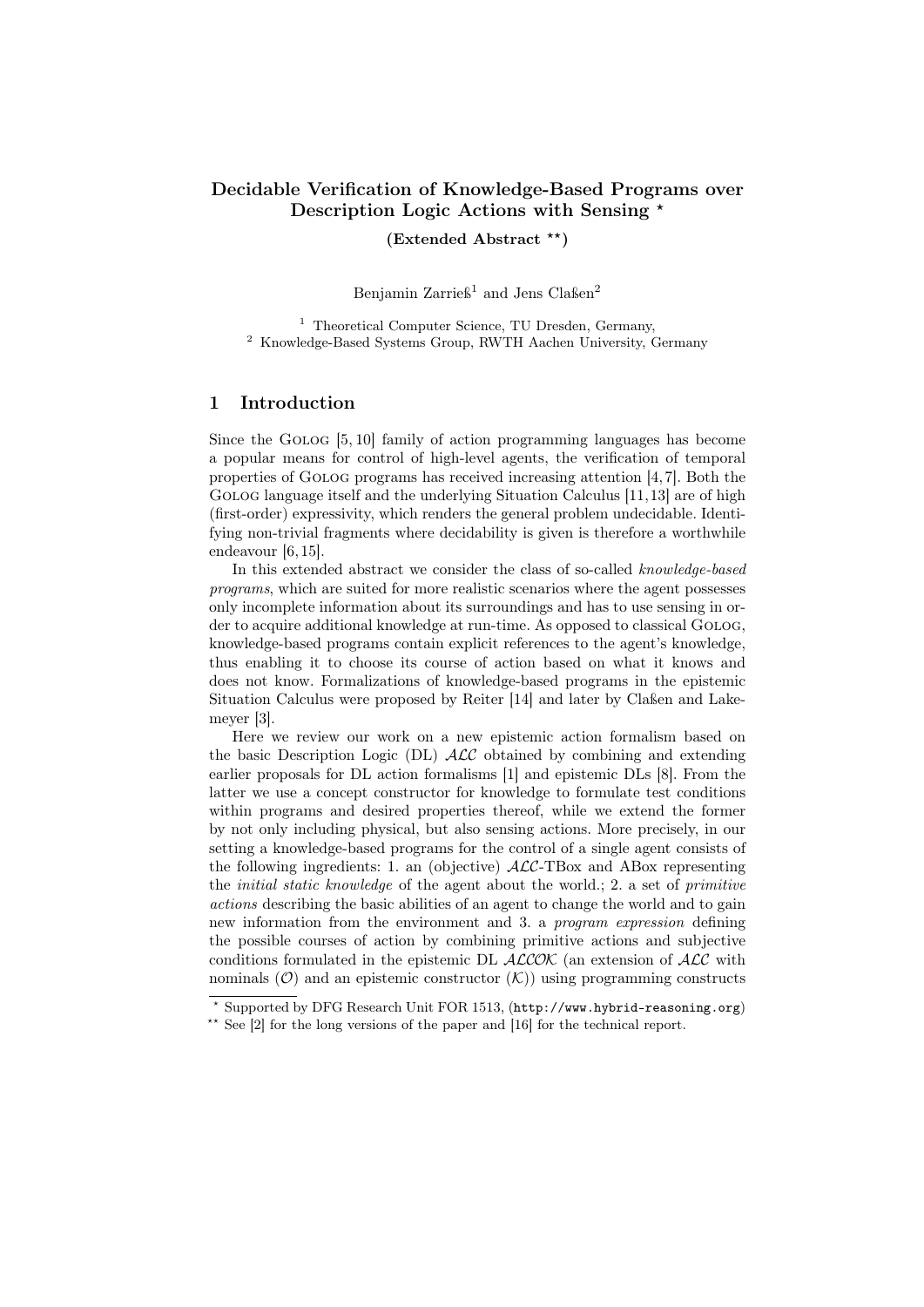for sequencing, iteration and nondeterministic choice. Desired properties of such a program can be expressed in LTL over ALC-concept inclusions and ALCOK-ABox assertions - a logic we call  $ACCOK$ -LTL. The verification problem asks whether or not all runs of a given knowledge-based program satisfy a given ALCOK-LTL formula.

Verifying knowledge-based programs with this language yields multiple advantages. First, under reasonable restrictions we obtain decidability of verification for a formalism whose expressiveness goes far beyond propositional logic. Moreover, it enables us to resort to powerful DL reasoning systems. Finally, the new formalism also inherits many useful properties of the epistemic Situation Calculus and  $\mathcal{E}$  such as Reiter's [12] solution to the frame problem and a reasoning mechanism resembling Levesque and Lakemeyer's [9] Representation Theorem where reasoning about knowledge is reduced to reasoning in the standard DL ALCO.

#### 2 Example

As an example consider a mobile robot in a factory whose task it is to detect faulty gears and do the necessary repairs before turning them on. The agent is equipped with the following KB  $\mathcal{K} = (\mathcal{T}, \mathcal{A})$  representing its initial knowledge about the world:

 $\mathcal{T} = \{ \text{Fault} \sqsubseteq \text{CritFault} \sqcup \text{UncritFault}, \exists \text{has-f.} \top \sqsubseteq \text{System}, \text{System} \sqsubseteq \forall \text{has-f.} \text{Pault} \};$ 

 $\mathcal{A} = \{ System(gear), \neg On(gear), Fault(blocked) \}.$ 

The first concept inclusion (CI) in  $\mathcal T$  states that faults are critical faults or uncritical ones, the last two CIs define the domain System and range Fault for the role has-f. A describes a simple initial situation.

To represent conditional effects of primitive actions and axioms whose truth can be sensed we use boolean combinations of atoms, i.e. ABox assertions where in place of individuals also variables are allowed. An effect is of the form  $\varphi/\gamma$ , where  $\varphi$  is a boolean combination of atoms and  $\gamma$  is a literal of the form  $A(z), \neg A(z), r(z, z')$  and  $\neg r(z, z')$ . A primitive action is a pair of the finite sets eff and sense, where eff is a set of effects and sense a finite set of boolean combinations of atoms. For example consider the following actions:

> turn-on(x) : (eff = { $(\neg \exists has\text{-}f.CritFault(x))/On(x)$ }, sense =  $\emptyset$ ), sense-on $(x)$ : (eff =  $\emptyset$ , sense =  $\{On(x)\}\$ .

turn-on(x) with variable x has a single conditional effect that causes x to be On after the action is executed only if x previously has no critical fault. No sensing result is provided. sense-on(x) is a pure sensing action that represents the agent's ability to perceive whether  $On(x)$  is true in the real world.

Semantically, a primitive ground action induces a binary relation on epistemic interpretations  $(\mathcal{I}, \mathcal{W})$  which allow us to explicitly distinguish changes affecting the real world, represented by the interpretation  $I$ , and changes to the knowledge state  $W$ , which is a set of interpretations (i.e., possible worlds) over a common countably infinite domain. In our semantics we also assume that the agent knows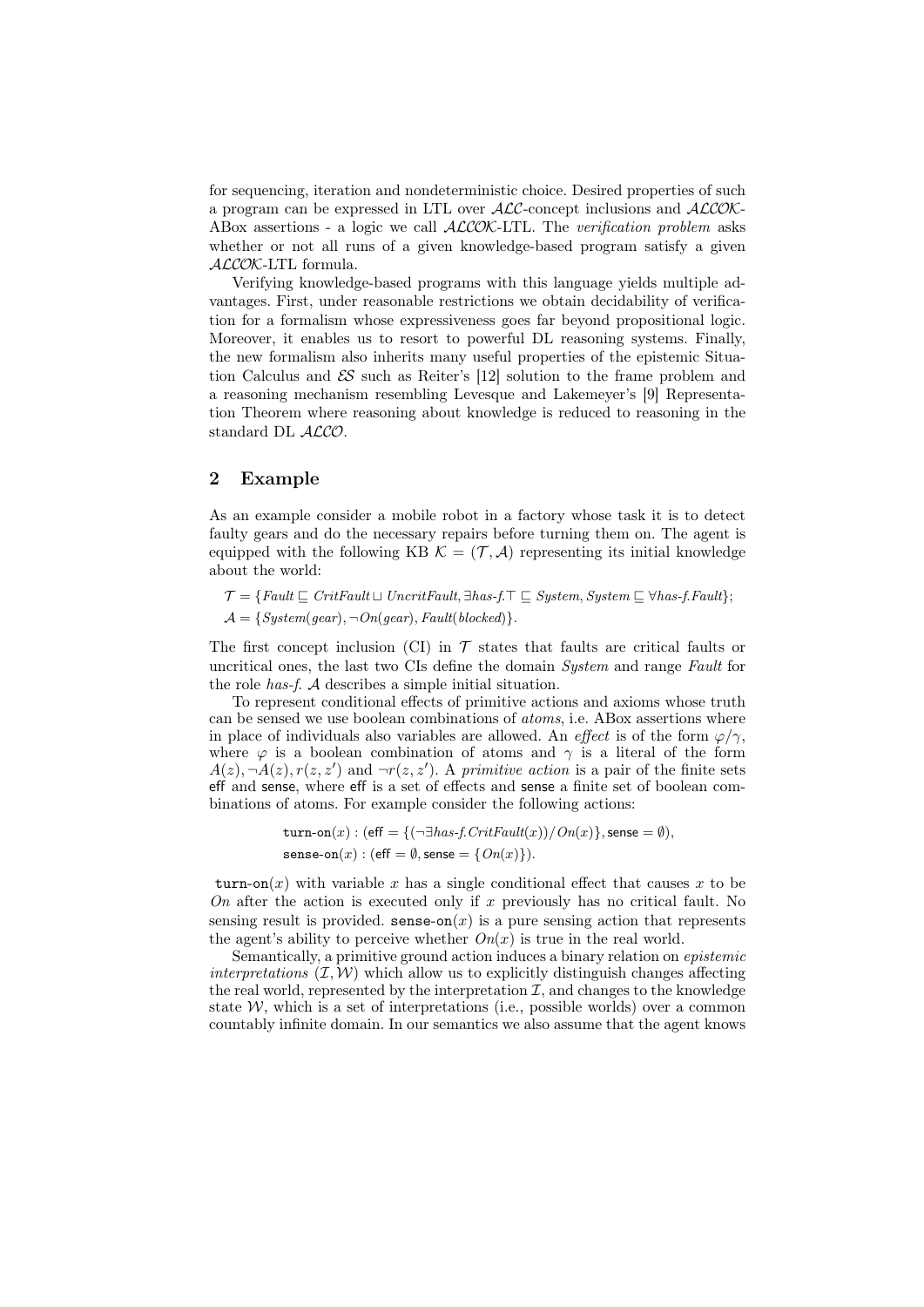the physical effects of its primitive actions. For instance, assume  $K$  as given above is all the agent knows initially about the world. Thus, it is initially known that gear is not on, but the effect condition  $\neg \exists has-f.CritFault(qear)$  of turn-on(gear) is unknown, i.e. there is a least one possible world satisfying  $K$  where *gear* is an instance of ∃has-f.CritFault and one where this is not the case. Consequently, the actual outcome of executing turn-on(*gear*) in  $K$  is also unknown. This can be expressed by the epistemic ABox assertion  $\neg K \cdot On \sqcap \neg K \neg On(qear)$ , where the  $\bf{K}$  is used here as a concept constructor, intuitively denoting the known instances. If the agent now in turn executes sense-on $(gear)$ , it will also come to know whether gear has a critical fault or not, i.e. both epistemic ABox assertions  $\mathsf{K} \exists \textit{has-f}. \textit{CritFault} \sqcup \mathsf{K} \neg \exists \textit{has-f}. \textit{CritFault} (\textit{gear})$  and  $\mathsf{KOn} \sqcup \mathsf{K} \neg \textit{On} (\textit{gear})$ come to hold. A knowledge-based program describing the behaviour of an agent is then given as follows, where sense- $f(gear, x)$  is an additional sensing action for checking if gear has fault x and  $\text{repair}(gen, x)$  an action for removing fault x of gear.

while  $\neg K(\forall has-f.\neg KFault)(qear)$ pick(x): KFault(x)  $\wedge \neg$ Khas-f(gear, x)?  $\wedge \neg$ K $\neg$ has-f(gear, x).sense-f(gear, x); if  $K$ has-f(gear, x) then repair(gear, x) else continue; end; turn-on( $gear$ ); sense-on( $gear$ )

As long as the agent does not know that *gear* has no known fault, a known fault x is chosen non-deterministically for which it is unknown whether *gear* has it or not. The agent then senses whether *gear* has this fault and repairs it if necessary. After completing the loop the agent turns on the gear system and checks if this was successful. An example for a property of this program to be verified is if a gear initially has an unknown critical fault, then the agent will eventually come to know it. This can be expressed by the following  $\text{ALCOK-LTL}$  formula:

 $\exists has\text{-}f.CritFault \sqcap \neg \mathsf{KFault}(gear) \rightarrow \Diamond \mathsf{K}\exists has\text{-}f.CritFault \sqcap \neg \mathsf{KFault}(gear).$ 

In our semantics of actions it is not guaranteed that the TBox given in the initial KB always holds. However persistence of a TBox  $\mathcal T$  in a program can be verified by checking validity of the  $\mathcal{ALCOK}\text{-LTL}$  formula  $\square(\bigwedge_{\varrho \in \mathcal{T}} \varrho)$ .

## 3 Results

Unfortunately, it turns out that the verification problem is undecidable for an already quite small subset of our formalism. In our setting a state of the program consists of an epistemic interpretation and a program expression representing the program that remains to be executed. Thus, we end up with an infinite state transition system. As the source of undecidability we have identified the pick-operator for non-deterministic choice of argument, which may range over the whole countably infinite domain. However, we also have the positive result that decidability of the verification problem can be retained for a syntactically restricted fragment of the formalism where pick operators are extended with epistemic guards such that the agent is only allowed to choose an argument among the known individuals. We have devised an algorithm with a 2EXPSPACE upper bound.